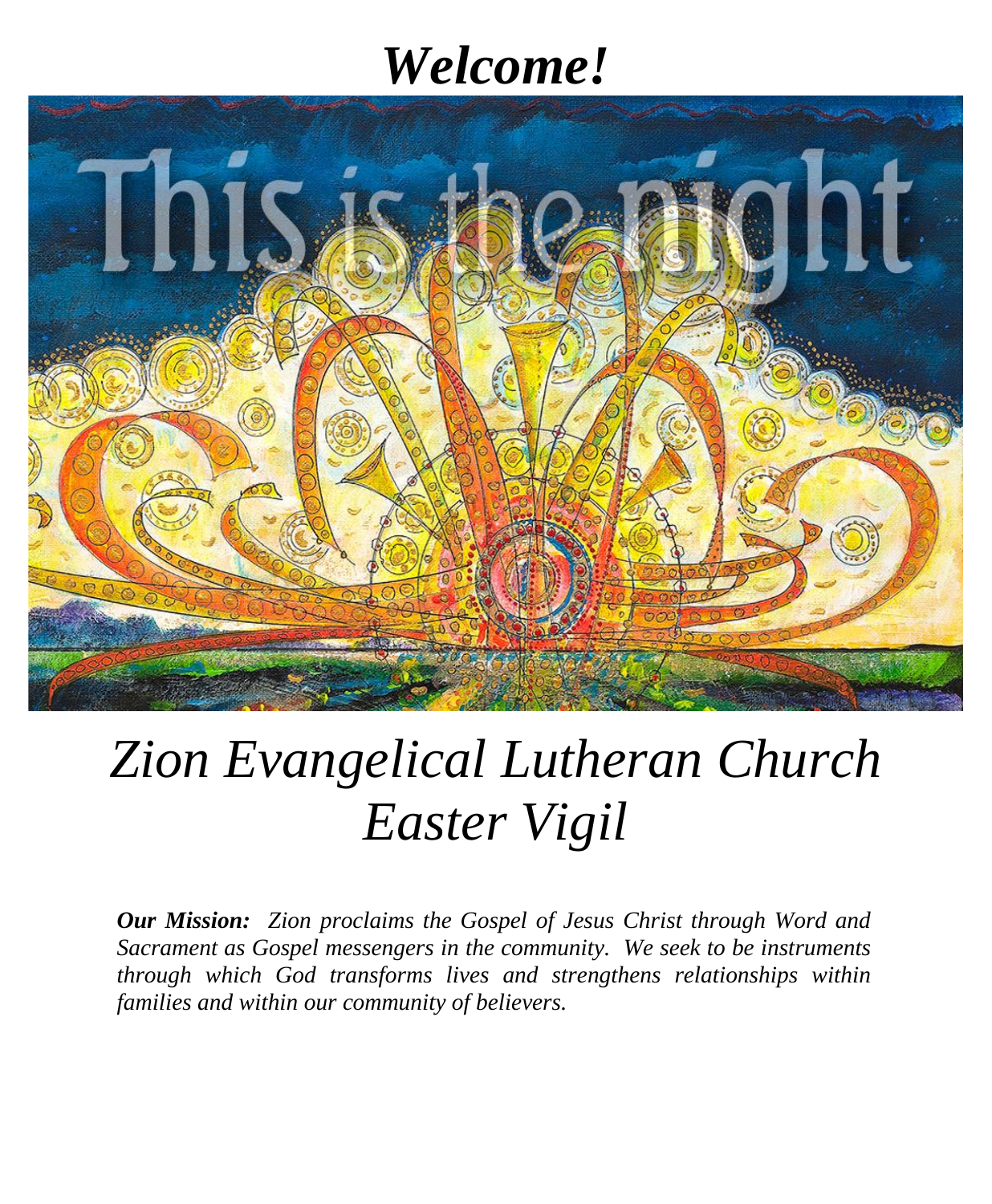## **Resurrection of Our Lord, Vigil of Easter**

Saturday, April 16,  $2022 \approx 7:00$  pm

*This is the night of salvation! At the Vigil of Easter, we gather around fire, word, water, bread, and wine, proclaiming through story and song that ours is a God who continuously brings life out of death. On this night we experience again the heart of God's baptismal promise and the center of our faith: we are claimed and cleansed, renewed in the death and resurrection of Christ. We gather with all the saints of every time and place to celebrate the good news: Christ is risen indeed! Alleluia!*.

## ~The Blessing of the New Light~

THE GRACE OF OUR LORD JESUS CHRIST, THE LOVE OF GOD, AND THE COMMUNION OF THE HOLY SPIRIT BE WITH YOU ALL.

### **And also with you.**

LET US PRAY: SISTERS AND BROTHERS IN CHRIST, ON THIS MOST HOLY NIGHT WHEN OUR SAVIOR JESUS CHRIST PASSED FROM DEATH TO LIFE, WE GATHER WITH THE CHURCH THROUGHOUT THE WORLD IN VIGIL AND PRAYER. THIS IS THE PASSOVER OF JESUS CHRIST. THROUGH LIGHT AND THE WORD, THROUGH WATER AND OIL, BREAD AND WINE, WE PROCLAIM CHRIST'S DEATH AND RESURRECTION, SHARE CHRIST'S TRIUMPH OVER SIN AND DEATH, AND AWAIT CHRIST'S COMING AGAIN IN GLORY.

### **Amen.**

CHRIST, YESTERDAY AND TODAY, THE BEGINNING AND THE ENDING. TO CHRIST BELONGS ALL TIME AND ALL THE AGES; TO CHRIST BELONGS GLORY AND DOMINION NOW AND FOREVER.

### **Amen.**

MAY THE LIGHT OF CHRIST, RISING IN GLORY, DISPEL THE DARKNESS OF OUR HEARTS AND **MINDS**.

*The Paschal Candle is lit.*

THE LORD BE WITH YOU.

### **And also with you.**

LET US PRAY: POUR OUT YOUR ABUNDANT BLESSINGS ON THIS LIGHTED CANDLE, SO THAT ALL WHO SHARE THIS NIGHT IN YOUR HOLY MYSTERIES MAY BE FILLED WITH YOUR GRACE AND SPIRITUAL BLESSINGS. ONCE WE WERE IN THE DARKNESS, BUT SINCE WE HAVE BECOME THE LORD'S PEOPLE WE ARE IN THE LIGHT. HELP US TO LIVE AS PEOPLE WHO BELONG TO THE LIGHT, THROUGH CHRIST OUR LORD.

### **Amen.**

*The Candles of the people in the pews are lit by the acolytes. As the new light is carried to the front of the church, we sing:*

THE LIGHT OF CHRIST **Thanks be to God.**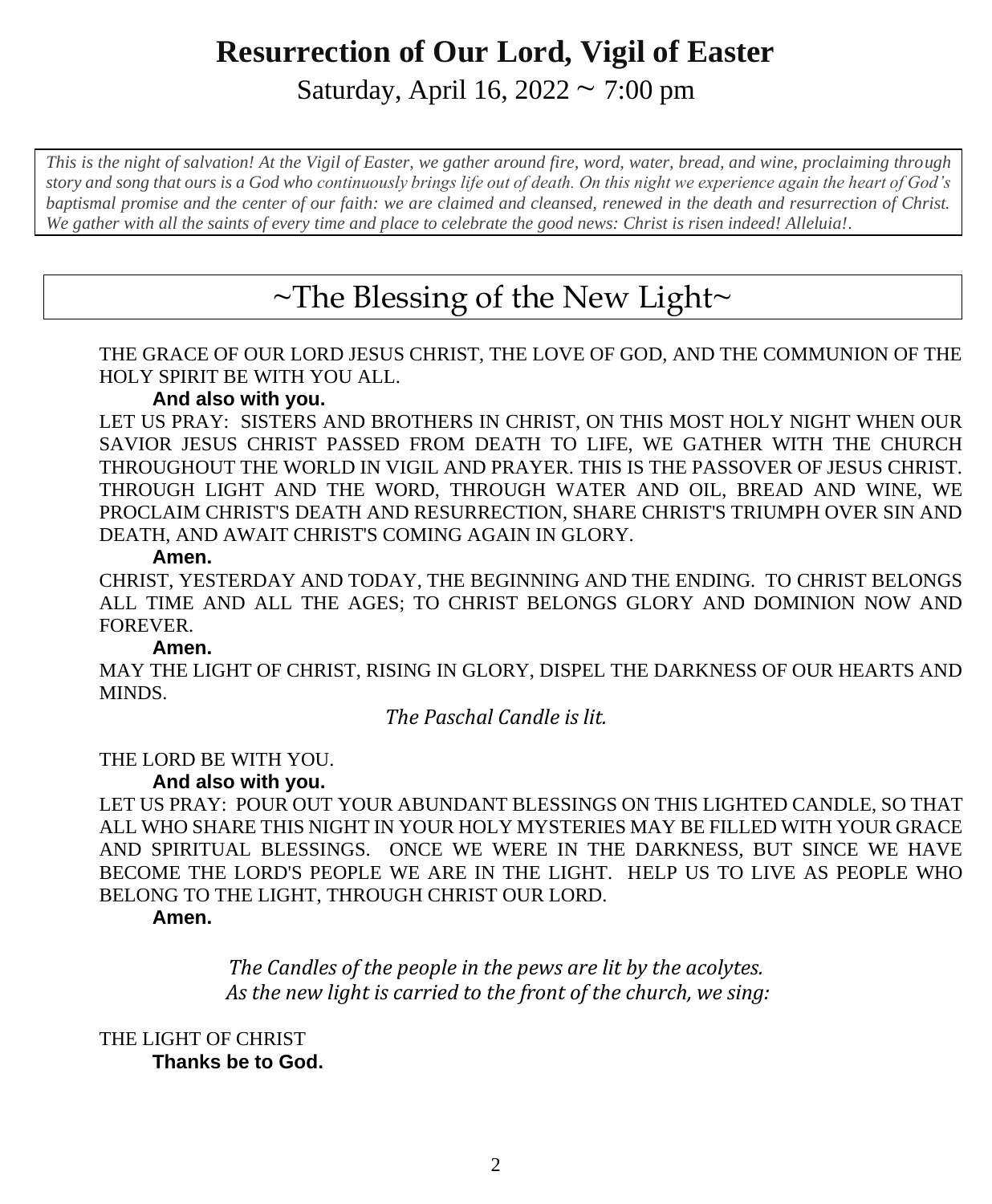## $\sim$ The Exsultet $\sim$

EXULT, LET THEM EXULT, THE HOSTS OF HEAVEN, EXULT, LET ANGEL MINISTERS OF GOD EXULT, LET THE TRUMPET OF SALVATION SOUND ALOUD OUR MIGHTY KING'S TRIUMPH! BE GLAD, LET EARTH BE GLAD, AS GLORY FLOODS HER, ABLAZE WITH LIGHT FROM HER ETERNAL KING, LET ALL CORNERS OF THE EARTH BE GLAD, KNOWING AN END TO GLOOM AND DARKNESS. REJOICE, LET MOTHER CHURCH ALSO REJOICE, ARRAYED WITH THE LIGHTNING OF HIS GLORY, LET THIS HOLY BUILDING SHAKE WITH JOY, FILLED WITH THE MIGHTY VOICES OF THE PEOPLES.

THEREFORE, DEAREST FRIENDS, STANDING IN THE AWESOME GLORY OF THE HOLY LIGHT, INVOKE WITH ME, I ASK YOU, THE MERCY OF GOD ALMIGHTY, THAT HE, WHO HAS BEEN PLEASED TO NUMBER ME, THOUGH UNWORTHY, AMONG THE LEVITES, MAY POUR INTO ME HIS LIGHT UNSHADOWED, THAT I MAY SING THIS CANDLE'S PERFECT PRAISES.

THE LORD BE WITH YOU.



R. And with your spi-rit.)

LIFT UP YOUR HEARTS.



R. We lift them up to the Lord. LET US GIVE THANKS TO THE LORD OUR GOD.



R. It is right and just.

IT IS TRULY RIGHT AND JUST, WITH ARDENT LOVE OF MIND AND HEART, AND WITH DEVOTED SERVICE OF OUR VOICE, TO ACCLAIM OUR GOD INVISIBLE, THE ALMIGHTY FATHER, AND JESUS CHRIST, OUR LORD HIS SON, HIS ONLY BEGOTTEN. WHO FOR OUR SAKE PAID ADAM'S DEBT TO THE ETERNAL FATHER, AND POURING OUT HIS OWN DEAR BLOOD, WIPED CLEAN THE RECORD OF OUR ANCIENT SINFULNESS. THESE, THEN, ARE THE FEASTS OF PASSOVER, IN WHICH IS SLAIN THE LAMB, THE ONE TRUE LAMB, WHOSE BLOOD ANOINTS THE DOORPOSTS OF BELIEVERS.

THIS IS THE NIGHT, WHEN ONCE YOU LED OUR FOREBEARS, ISRAEL'S CHILDREN, FROM SLAVERY IN EGYPT, AND MADE THEM PASS DRY-SHOD THROUGH THE RED SEA. THIS IS THE NIGHT THAT WITH A PILLAR OF FIRE BANISHED THE DARKNESS OF SIN. THIS IS THE NIGHT THAT EVEN NOW, THROUGHOUT THE WORLD, SETS CHRISTIAN BELIEVERS APART FROM WORLDLY VICES AND FROM THE GLOOM OF SIN, LEADING THEM TO GRACE AND JOINING THEM TO HIS HOLY ONES.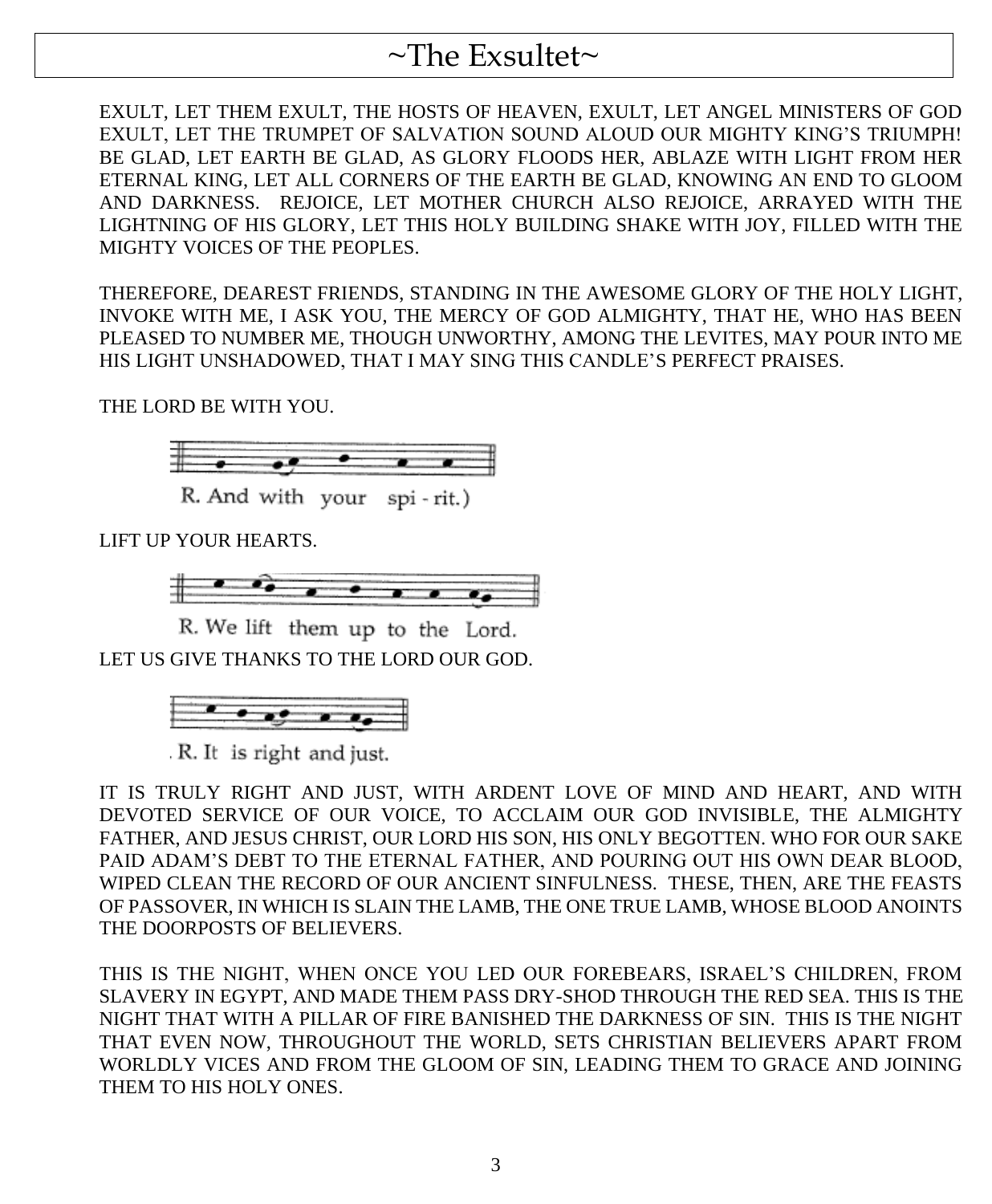THIS IS THE NIGHT WHEN CHRIST BROKE THE PRISON BARS OF DEATH AND ROSE VICTORIOUS FROM THE UNDERWORLD. OUR BIRTH WOULD HAVE BEEN NO GAIN, HAD WE NOT BEEN REDEEMED.

O WONDER OF YOUR HUMBLE CARE FOR US! O LOVE, O CHARITY BEYOND ALL TELLING, TO RANSOM A SLAVE YOU GAVE AWAY YOUR SON! O TRULY NECESSARY SIN OF ADAM, DESTROYED COMPLETELY BY THE DEATH OF CHRIST! O HAPPY FAULT THAT EARNED SO GREAT, SO GLORIOUS A REDEEMER!

O TRULY BLESSED NIGHT, WORTHY ALONE TO KNOW THE TIME AND HOUR WHEN CHRIST ROSE FROM THE UNDERWORLD! THIS IS THE NIGHT OF WHICH IT IS WRITTEN: THE NIGHT SHALL BE AS BRIGHT AS DAY, DAZZLING IS THE NIGHT FOR ME, AND FULL OF GLADNESS. THE SANCTIFYING POWER OF THIS NIGHT DISPELS WICKEDNESS, WASHES FAULTS AWAY, RESTORES INNOCENCE TO THE FALLEN, AND JOY TO MOURNERS, DRIVES OUT HATRED, FOSTERS CONCORD, AND BRINGS DOWN THE MIGHTY.

ON THIS, YOUR NIGHT OF GRACE, O HOLY FATHER, ACCEPT THIS CANDLE, A SOLEMN OFFERING, THE WORK OF BEES AND OF YOUR SERVANTS' HANDS, AN EVENING SACRIFICE OF PRAISE, THIS GIFT FROM YOUR MOST HOLY CHURCH. BUT NOW WE KNOW THE PRAISES OF THIS PILLAR, WHICH GLOWING FIRE IGNITES FOR GOD'S HONOR, A FIRE INTO MANY FLAMES DIVIDED, YET NEVER DIMMED BY SHARING OF ITS LIGHT, FOR IT IS FED BY MELTING WAX, DRAWN OUT BY MOTHER BEES TO BUILD A TORCH SO PRECIOUS. O TRULY BLESSED NIGHT, WHEN THINGS OF HEAVEN ARE WED TO THOSE OF EARTH, AND DIVINE TO THE HUMAN.

THEREFORE, O LORD, WE PRAY YOU THAT THIS CANDLE, HALLOWED TO THE HONOR OF YOUR NAME, MAY PERSEVERE UNDIMMED, TO OVERCOME THE DARKNESS OF THIS NIGHT. RECEIVE IT AS A PLEASING FRAGRANCE, AND LET IT MINGLE WITH THE LIGHTS OF HEAVEN. MAY THIS FLAME BE FOUND STILL BURNING BY THE MORNING STAR: THE ONE MORNING STAR WHO NEVER SETS, CHRIST YOUR SON, WHO, COMING BACK FROM DEATH'S DOMAIN, HAS SHED HIS PEACEFUL LIGHT ON HUMANITY, AND LIVES AND REIGNS FOR EVER AND EVER.

*(Sung)* **Amen.**

*[Please Extinguish Your Candles and Be Seated]*

## ~The Service of Light~

*(We will sit for the readings and the psalms, stand for the prayers)*

### **Dear Brothers and Sisters in Christ:**

WE HAVE BEGUN OUR SOLEMN VIGIL. AS WE WATCH AND WAIT, LET US LISTEN TO THE WORD OF GOD, RECALLING GOD'S SAVING ACTS THROUGHOUT HISTORY AND HOW, IN THE FULLNESS OF TIME, GOD'S WORD BECAME FLESH AND DWELT AMONG US: JESUS CHRIST, OUR REDEEMER.

**The First Reading** Creation **Genesis 1:1-2:4a**

**The Response** *from* Psalm 136:1-9, 23-26 *(Sung to tone No. 3)* GIVE THANKS TO THE LORD, FOR | HE IS GOOD,\*FOR HIS MERCY EN- | DURES FOREVER. **Give thanks to the | God of gods,\*for his mercy en | dures forever.**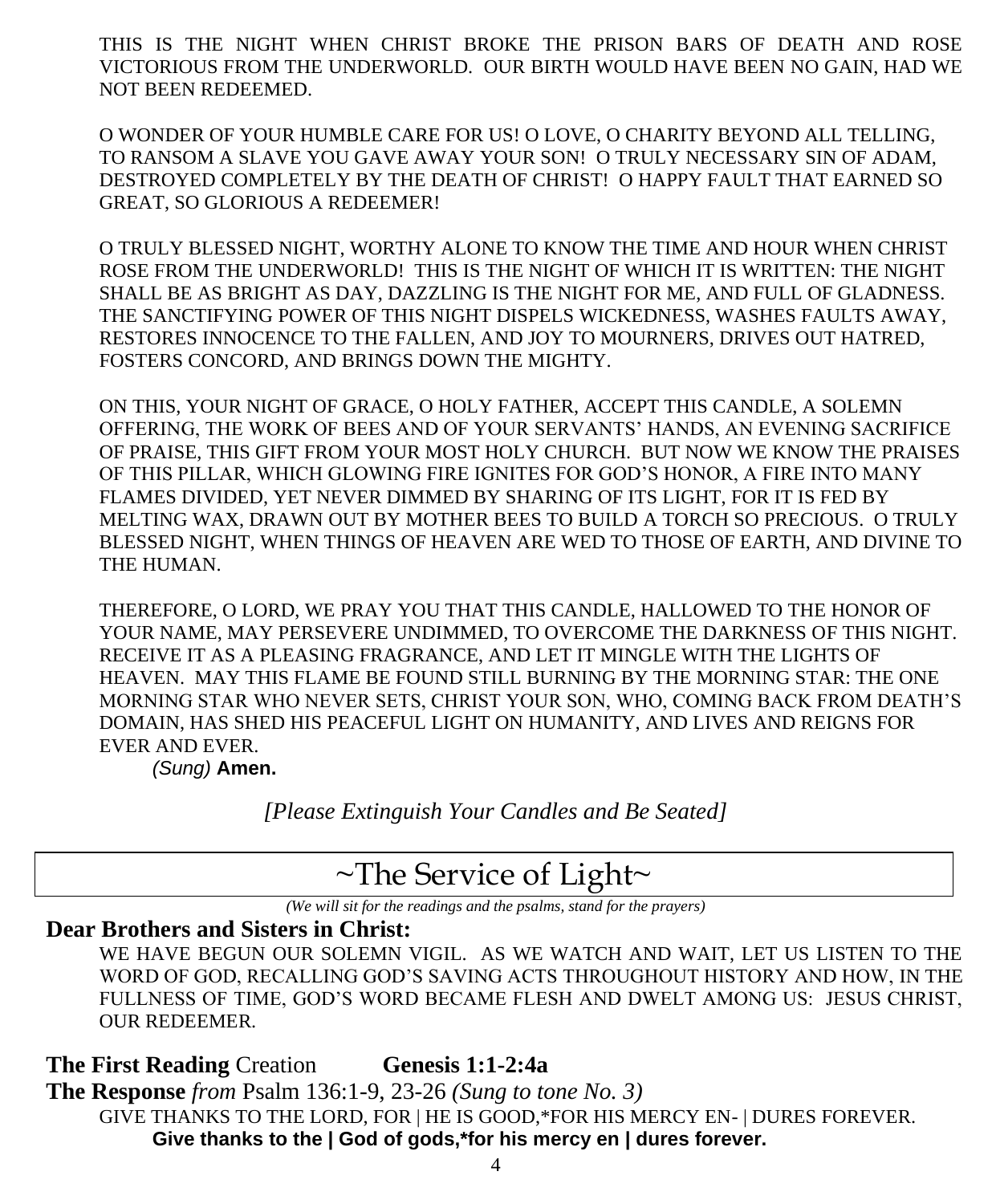GIVE THANKS TO THE | LORD OF LORDS,\*FOR HIS MERCY EN- | DURES FOREVER;

**who only | does great wonders,\*for his mercy en | dures forever;**

WHO BY WISDOM | MADE THE HEAVENS, \*FOR HIS MERCY EN- | DURES FOREVER;

**who spread out the earth up- | on the waters,\*for his mercy en | dures forever;**

WHO CREAT- | ED GREAT LIGHTS, \*FOR HIS MERCY EN- | DURES FOREVER;

**the sun to | rule the day,\*for his mercy en- | dures forever;**

THE MOON AND THE STARS TO GOV- | ERN THE NIGHT,\*FOR HIS MERCY EN- | DURES FOREVER;

**who remembered us in our | low estate,\*for his mercy en- | dures forever;**

AND DELIVERED US | FROM OUR ENEMIES,\*FOR HIS MERCY EN- | DURES FOREVER;

**who gives food | to all creatures,\*for his mercy en- | dures forever.**

GIVE THANKS TO THE | GOD OF HEAVEN,\*FOR HIS MERCY EN- | DURES FOREVER.

LET US PRAY: ALMIGHTY GOD, YOU WONDERFULLY CREATED THE DIGNITY OF HUMAN NATURE AND YET MORE WONDERFULLY RESTORED IT. IN YOUR MERCY, LET US SHARE THE DIVINE LIFE OF HIM WHO CAME TO SHARE OUR HUMANITY, JESUS CHRIST YOUR SON, OUR LORD.

**Amen.**

### **The Second Reading** The Flood **Genesis 7:1-5, 11-18; 8:6-18, 9:8-13**

**The Response** from Psalm 46 *(Sung to tone No. 3)*

GOD IS OUR REF- | UGE AND STRENGTH,\*A VERY PRESENT | HELP IN TROUBLE.

**Therefore we will not fear, though the | earth be moved,\***

**and though the mountains be toppled into the depths | of the sea;**

THOUGH ITS WATERS | RAGE AND FOAM,\*

AND THOUGH THE MOUNTAINS TREMBLE | AT ITS TUMULT.

**The LORD of | hosts is with us;\*the God of Jacob | is our stronghold.** THERE IS A RIVER WHOSE STREAMS MAKE GLAD THE CIT- | Y OF GOD,\* THE HOLY HABITATION OF | THE MOST HIGH.

**God is in the midst of her; she shall not be | overthrown;\***

**God shall help her at the | break of day.**

THE NATIONS MAKE MUCH ADO, AND THE KING- | DOMS ARE SHAKEN;\*

GOD HAS SPOKEN, AND THE EARTH SHALL | MELT AWAY.

**The LORD of | hosts is with us;\*the God of Jacob | is our stronghold.**

LET US PRAY: ALMIGHTY GOD, YOU HAVE PLACED THE RAINBOW IN THE SKIES AS A SIGN OF YOUR COVENANT WITH ALL LIVING THINGS. GRANT THAT WE, WHO ARE SAVED THROUGH WATER AND THE SPIRIT, MAY WORTHILY OFFER TO YOU OUR SACRIFICE OF THANKSGIVING; THROUGH JESUS CHRIST OUR LORD.

### **Amen.**

**The Third Reading** The Testing of Abraham **Genesis 22:1-18**

**The Response** from Psalm 16 *(Sung to tone No. 3)* PROTECT ME, O GOD, FOR I TAKE REF- | UGE IN YOU;\* I HAVE SAID TO THE LORD, "YOU ARE MY LORD, MY GOOD A- | BOVE ALL OTHER." **All my delight is upon the godly that are | in the land,\* upon those who are noble a | mong the people.** BUT THOSE WHO RUN AFTER | OTHER GODS\* SHALL HAVE THEIR TROUBLES | MULTIPLIED.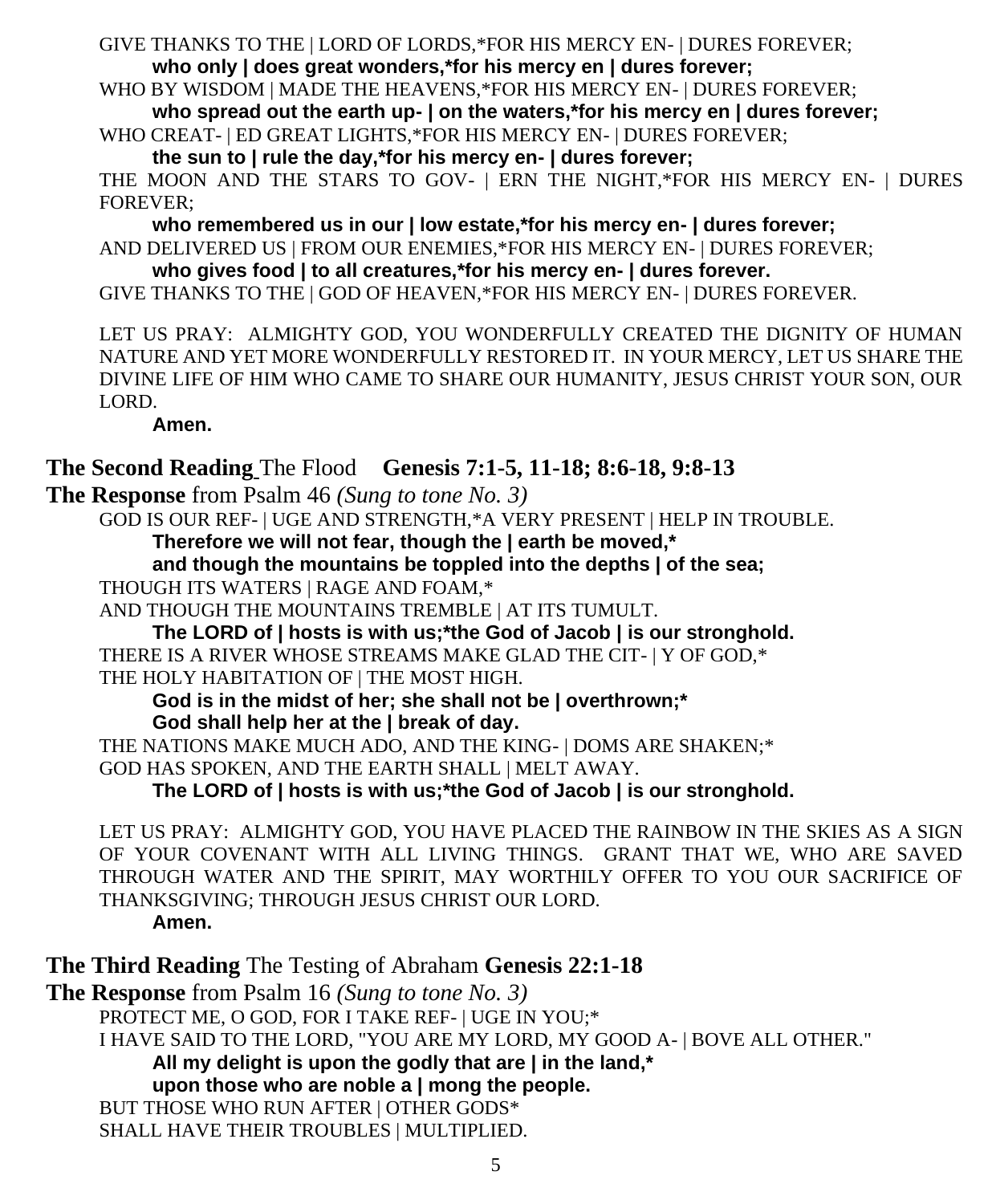**Their libations of blood I | will not offer,\***

**nor take the names of their gods up- | on my lips.** 

O LORD, YOU ARE MY PORTION | AND MY CUP;\*IT IS YOU WHO UP- | HOLD MY LOT.

**My boundaries enclose a | pleasant land;\*indeed, I have a | goodly heritage.**

I WILL BLESS THE LORD WHO | GIVES ME COUNSEL;\* MY HEART TEACHES ME NIGHT | AFTER NIGHT.

**I have set the LORD al- | ways before me;\***

**because he is at my right hand, I | shall not fall.** 

MY HEART, THEREFORE, IS GLAD, AND MY SPIR- | IT REJOICES;\*

MY BODY ALSO SHALL | REST IN HOPE.

**For you will not abandon me | to the grave,\*nor let your holy one | see the pit.** YOU WILL SHOW ME THE | PATH OF LIFE;\*IN YOUR PRESENCE THERE IS FULLNESS OF JOY, AND IN YOUR RIGHT HAND ARE PLEASURES FOR- | EVERMORE.

LET US PRAY: GOD AND FATHER OF ALL THE FAITHFUL, YOU PROMISED ABRAHAM THAT HE WOULD BECOME THE FATHER OF ALL NATIONS, AND THROUGH THIS PASCHAL MYSTERY YOU INCREASE YOUR CHOSEN PEOPLE THROUGHOUT THE WORLD. HELP US RESPOND TO YOUR CALL BY JOYFULLY ACCEPTING THE NEW LIFE OF GRACE. WE ASK THIS THROUGH YOUR SON, JESUS CHRIST OUR LORD.

**Amen.**

**The Fourth Reading** Israel's Deliverance **Exodus 14:10-31; 15:20-21**

**The Canticle** "Cantemus Domino" *(Sung to Tone No. 3)*

I WILL SING TO THE LORD FOR HE HAS | TRIUMPHED GLORIOUSLY;\*

THE HORSE AND ITS RIDER HE HAS THROWN IN- | TO THE SEA.

**The Lord is my strength | and my song;\*he has | been my Savior.**

THIS IS MY GOD, AND | I WILL PRAISE HIM,\*MY FATHER'S GOD, AND I | WILL EXALT HIM.

**Your right hand, O Lord, glo- | rious in power,\***

**your right hand, O Lord, shat- | ters the enemy.**

WHO AMONG THE GODS IS LIKE | YOU, O LORD?\*

WHO IS LIKE YOU, MAJESTIC IN HOLINESS, AWESOME IN SPLENDOR, | DOING WONDERS?

**In your mercy you led forth the people | you set free;\***

**you guided them in your strength to your holy | habitation.**

YOU WILL BRING THEM | IN AND PLANT THEM\*

ON THE MOUNT THAT IS | YOUR POSSESSION,

**The place, O Lord, you have made for your dwelling, the sanctuary, O Lord, which your hands | have prepared.\*The Lord shall reign forev- | er and ever.**

LET US PRAY: O GOD, WHOSE WONDERFUL DEEDS OF OLD SHINE FORTH EVEN TO OUR DAY: BY THE POWER OF YOUR MIGHTY ARM YOU ONCE DELIVERED YOUR CHOSEN PEOPLE FROM SLAVERY UNDER PHARAOH, A SIGN FOR US OF THE SALVATION OF ALL NATIONS BY THE WATER OF BAPTISM. GRANT THAT ALL THE PEOPLES OF THE EARTH MAY BE NUMBERED AMONG THE OFFSPRING OF ABRAHAM AND MAY REJOICE IN THE INHERITANCE OF ISRAEL; THROUGH YOUR SON, JESUS CHRIST OUR LORD.

**Amen.**

**The Fifth Reading** Salvation Offered Freely to All **Isaiah 55:1-11** 

**The Response** from Isaiah 12 *(Sung to Tone No. 3)* SURELY GOD IS | MY SALVATION;\*I WILL TRUST, AND WILL NOT | BE AFRAID,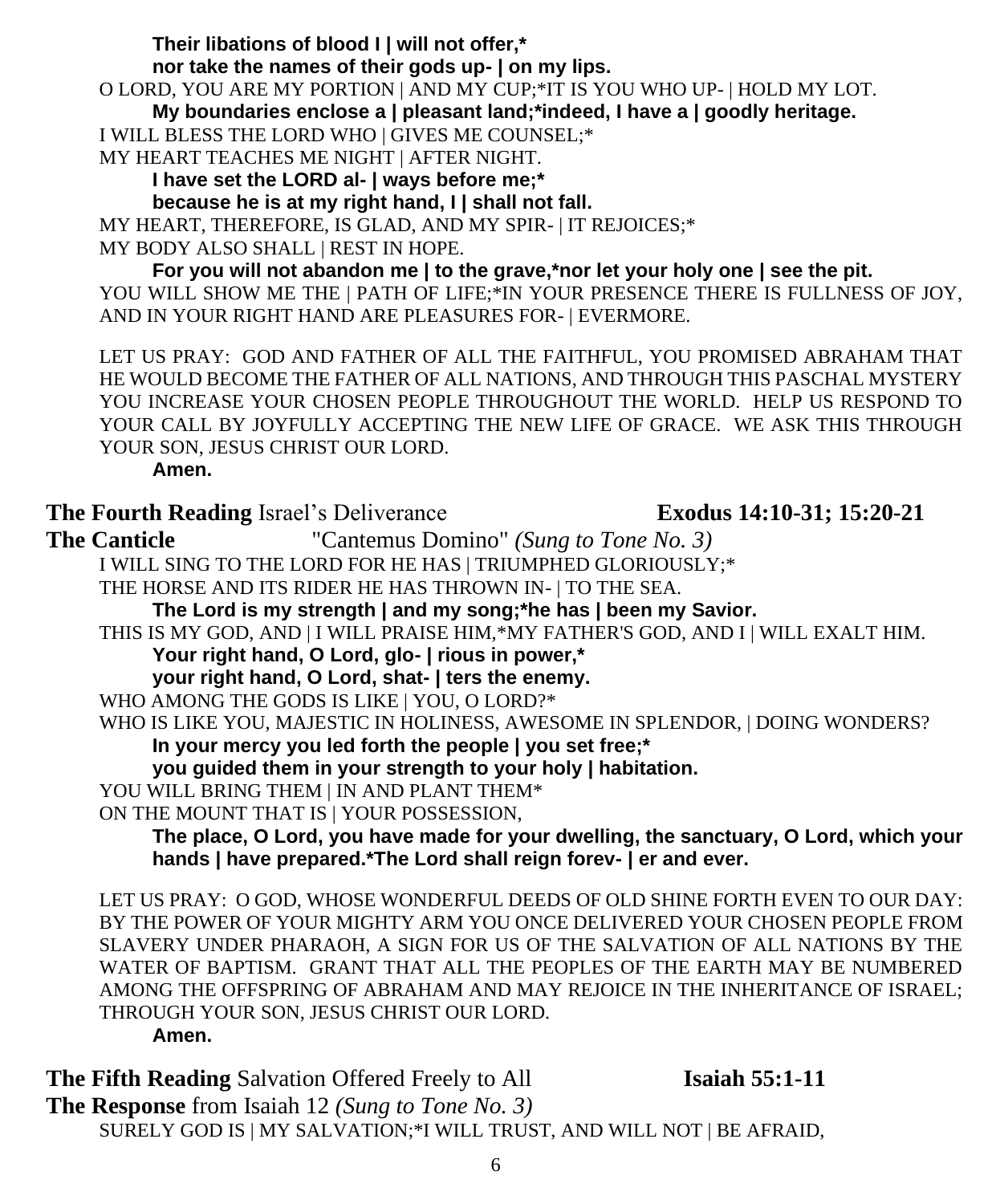**for the LORD GOD is my strength | and my might;\*he has become | my salvation.**  WITH JOY YOU | WILL DRAW WATER\*FROM THE WELLS | OF SALVATION.

**And you will say | in that day:\*Give thanks to the LORD, call | on his name;** MAKE KNOWN HIS DEEDS A- | MONG THE NATIONS; \* PROCLAIM THAT HIS NAME | IS EXALTED.

**Sing praises to the LORD, for he | has done gloriously; \* let this be known in | all the earth.**

SHOUT ALOUD AND SING FOR JOY, O | ROYAL ZION, \* FOR GREAT IN YOUR MIDST IS THE HOLY | ONE OF ISRAEL.

LET US PRAY: O GOD, YOU HAVE CREATED ALL THINGS BY THE POWER OF YOUR WORD, AND YOU RENEW THE EARTH BY YOUR SPIRIT. GIVE NOW THE WATER OF LIFE TO THOSE WHO THIRST FOR YOU, THAT THEY MAY BRING FORTH ABUNDANT FRUIT IN YOUR GLORIOUS KINGDOM; THROUGH YOUR SON, JESUS CHRIST OUR LORD. **Amen.** 

**The Sixth Reading** The Wisdom of God **Proverbs 8:1-8, 19-21; 9:4b-6**

**The Response** from Psalm 19 *(Sung to Tone No. 3)*

THE HEAVENS DECLARE THE GLO- | RY OF GOD,\*

AND THE FIRMAMENT | SHOWS HIS HANDIWORK.

**One day tells its tale | to another,\*and one night imparts knowledge | to another.** ALTHOUGH THEY HAVE NO | WORDS OR LANGUAGE,\*

AND THEIR VOICES | ARE NOT HEARD,

**their sound has gone out in- | to all lands,\* and their message to the ends | of the world.**

THE LAW OF THE LORD IS PERFECT AND RE- | VIVES THE SOUL;\*

THE TESTIMONY OF THE LORD IS SURE AND GIVES WISDOM | TO THE INNOCENT.

**The statutes of the LORD are just and re- | joice the heart;\***

**the commandment of the LORD is clear and gives light | to the eyes.**

THE FEAR OF THE LORD IS CLEAN AND EN- | DURES FOREVER;\*

THE JUDGMENTS OF THE LORD ARE TRUE AND RIGHTEOUS | ALTOGETHER.

**More to be desired are they than gold, more than | much fine gold,\***

**sweeter far than honey, than honey | in the comb.**

BY THEM ALSO IS YOUR SER- | VANT ENLIGHTENED,\*

AND IN KEEPING THEM THERE IS | GREAT REWARD.

**Who can tell how often | he offends?\* Cleanse me from my | secret faults.**

ABOVE ALL, KEEP YOUR SERVANT FROM PRESUMPTUOUS SINS; LET THEM NOT GET DOMINION | OVER ME;\*THEN SHALL I BE WHOLE AND SOUND, AND INNOCENT OF A | GREAT OFFENSE.

**Let the words of my mouth and the meditation of my heart be acceptable | in your sight,\*O LORD, my strength and | my redeemer.**

LET US PRAY: O GOD, YOU INCREASE YOUR CHURCH BY CONTINUING TO CALL ALL PEOPLES TO SALVATION. LET THE CLEANSING WATERS OF BAPTISM FLOW, AND BY YOUR LOVE WATCH OVER THOSE WHOM YOU HAVE CALLED; THROUGH YOUR SON, JESUS CHRIST OUR LORD.

**Amen.**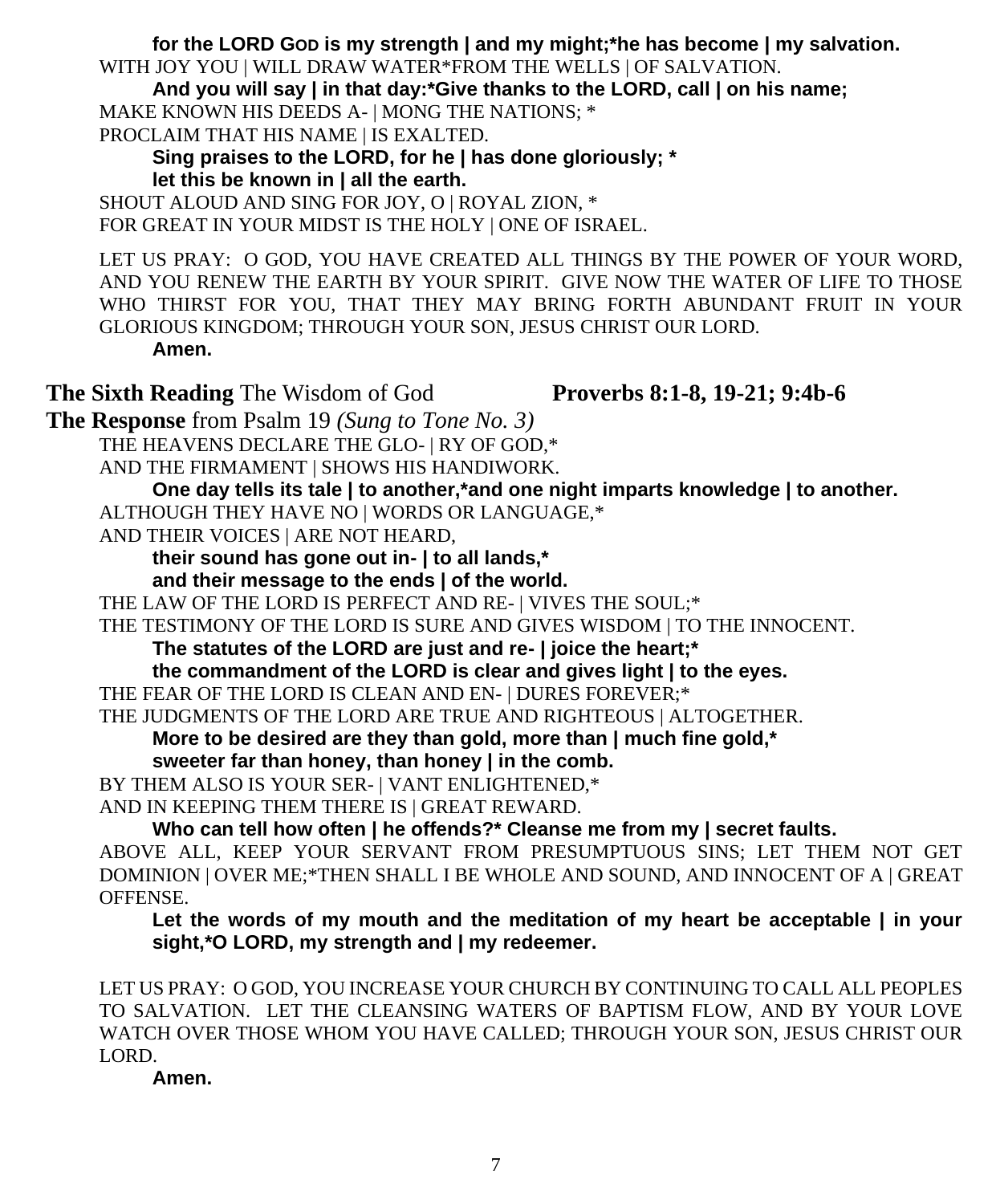**The Seventh Reading** Valley of the Dry Bones **Ezekiel 37:1-14**

**The Response** *from* Psalm 42 *(Sung to Tone No. 3)*

AS THE DEER LONGS | FOR THE WATER-BROOKS,\*SO LONGS MY SOUL FOR | YOU, O GOD.

**My soul is athirst for God, athirst for the | living God;\***

**when shall I come to appear before the pres- | ence of God?**

MY TEARS HAVE BEEN MY FOOD | DAY AND NIGHT,\*

WHILE ALL DAY LONG THEY SAY TO ME, "WHERE NOW | IS YOUR GOD?"

**I pour out my soul when I think | on these things;\***

**how I went with the multitude and led them into the | house of God,**

WITH THE VOICE OF PRAISE | AND THANKSGIVING,\*

AMONG THOSE | WHO KEEP HOLY-DAY.

**Why are you so full of heaviness, | O my soul?\***

**And why are you so disquiet- | ed within me?**

PUT YOUR | TRUST IN GOD;\* FOR I WILL YET GIVE THANKS TO HIM, WHO IS THE HELP OF MY COUNTENANCE | AND MY GOD.

LET US PRAY: O GOD, BY THE PASSOVER OF THE SON YOU HAVE BROUGHT US OUT OF SIN INTO RIGHTEOUSNESS AND OUT OF DEATH INTO LIFE. GIVE US SUCH AN UNDERSTANDING OF YOUR MERCY THAT, IN RECEIVING THE GIFTS OF WORD AND SACRAMENT NOW WE MAY LEARN TO HOPE FOR ALL YOUR GIFTS TO COME; THROUGH YOUR SON, JESUS CHRIST OUR LORD.

**Amen.** 

**The Eighth Reading:** The Gathering of God's People **Zephaniah 3:14-20** 

**The Response** *from* Psalm 98 *(Sung to Tone No. 3)*

SING TO THE LORD | A NEW SONG,\* FOR HE HAS DONE | MARVELOUS THINGS.

**With his right hand and his | holy arm\* has he won for him- | self the victory.** 

THE LORD HAS MADE | KNOWN HIS VICTORY;\*

HIS RIGHTEOUSNESS HAS HE OPENLY SHOWN IN THE SIGHT | OF THE NATIONS.

**He remembers his mercy and faithfulness to the | house of Israel,\***

**and all the ends of the earth have seen the victory | of our God.**

SHOUT WITH JOY TO THE LORD, | ALL YOU LANDS;\*

LIFT UP YOUR VOICE, RE- | JOICE, AND SING.

**Sing to the LORD | with the harp,\* with the harp and the | voice of song.** 

WITH TRUMPETS AND THE SOUND | OF THE HORN\*

SHOUT WITH JOY BEFORE THE | KING, THE LORD.

**Let the sea make a noise and all | that is in it,\*** 

**the lands and those who | dwell therein.**

LET THE RIVERS | CLAP THEIR HANDS,\* AND LET THE HILLS RING OUT WITH JOY BEFORE THE LORD, WHEN HE COMES TO | JUDGE THE EARTH.

**In righteousness shall he | judge the world\* and the peo | ples with equity.** 

LET US PRAY: O GOD, STRENGTH OF THE POWERLESS AND LIGHT IN ALL DARKNESS: LOOK IN MERCY UPON YOUR CHURCH, THAT WONDERFUL AND SACRED MYSTERY. BRING TO COMPLETION YOUR WORK OF SALVATION; LET THE WHOLE WORLD EXPERIENCE AND SEE THAT WHAT WAS FALLEN IS BEING RAISED UP, THAT WHAT WAS OLD IS BEING MADE NEW, AND THAT ALL THINGS ARE BEING RESTORED TO WHOLENESS THROUGH HIM FROM WHOM THEY FIRST TOOK BEING, YOUR SON, JESUS CHRIST OUR LORD.

**Amen.**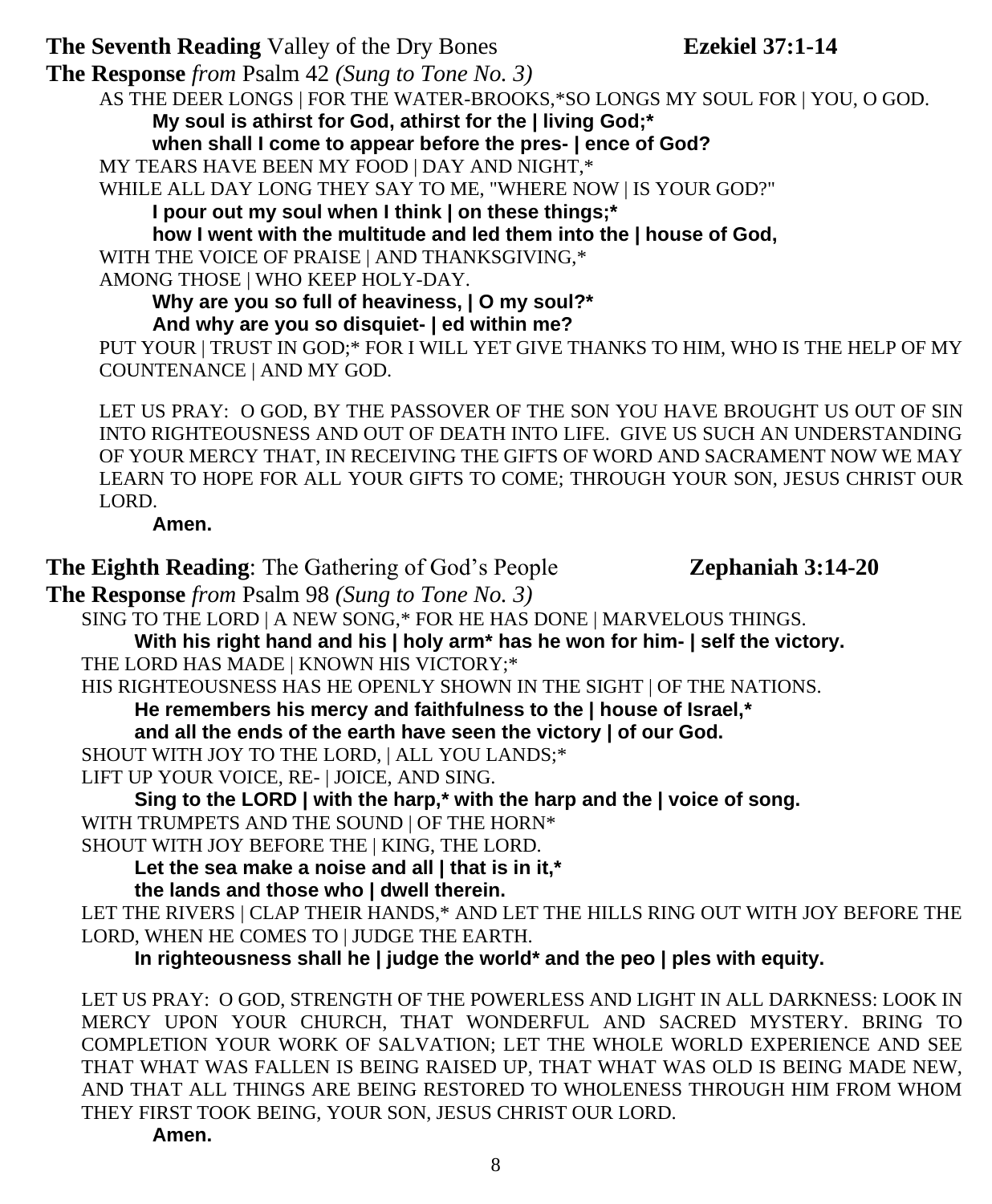**The Ninth Reading** The Deliverance of Jonah **Jonah 3:1-10**

**The Response** Jonah 2:2-9 *(Sung to Tone No. 3)*

I CALLED TO THE LORD OUT OF MY DISTRESS, AND HE | ANSWERED ME:\*

OUT OF THE BELLY OF SHEOL I CRIED, AND YOU | HEARD MY VOICE.

**You cast me into the deep, into the heart of the seas, and the flood sur | rounded me;\*all your waves and your billows passed | over me.** 

THEN I SAID, 'I AM DRIVEN AWAY | FROM YOUR SIGHT;\* HOW SHALL I LOOK AGAIN UPON YOUR | HOLY TEMPLE?'

**The waters closed in over me; the deep sur- | rounded me;\* weeds were wrapped around my head at the roots | of the mountains.** I WENT DOWN TO THE LAND WHOSE BARS CLOSED UPON | ME FOREVER;\* YET YOU BROUGHT UP MY LIFE FROM THE PIT, O | LORD MY GOD.]

**As my life was ebbing away, I remem- | bered the LORD;\***

**and my prayer came to you, into your | holy temple.**

THOSE WHO WOR- | SHIP VAIN IDOLS \* FORSAKE | THEIR TRUE LOYALTY.

**But I with the voice of thanksgiving will sacri | fice to you; \***

**what I have vowed I will pay. Deliverance belongs | to the LORD!** 

LET US PRAY: O GOD, YOU HAVE UNITED ALL NATIONS IN THE CONFESSION OF YOUR NAME. NOW GIVE US THE WILL AND THE POWER TO DO WHAT YOU COMMAND, THAT THE FAITH OF THE PEOPLE WHOM YOU CALL TO EVERLASTING LIFE MAY DIRECT THEIR SPEECH AND ACTIONS; THROUGH YOUR SON, JESUS CHRIST OUR LORD. **Amen.**

**The Tenth Reading** The Fiery Furnace **Daniel 3:1-29** 

**The Response** Song of the Three Young Men 35-65 (Sung to Tone No.3) ALL YOU WORKS OF THE LORD, | BLESS THE LORD\* PRAISE AND MAGNIFY THE | LORD FOREVER.

**You angels of the Lord, | bless the Lord;\*you heavens, | bless the Lord;** ALL YOU POWERS OF THE LORD, | BLESS THE LORD\* PRAISE AND MAGNIFY THE | LORD FOREVER.

**You sun and moon, | bless the Lord;\*you stars of heaven, | bless the Lord;** YOU SHOWERS AND DEW, | BLESS THE LORD\*PRAISE AND MAGNIFY THE | LORD FOREVER.

**You winds of God, | bless the Lord;\*you fire and heat, | bless the Lord;** YOU WINTER AND SUMMER, | BLESS THE LORD\*

PRAISE AND MAGNIFY THE | LORD FOREVER.

**You dews and frost, | bless the Lord;\*you frost and cold, | bless the Lord;** YOU ICE AND SNOW, | BLESS THE LORD\*PRAISE AND MAGNIFY THE | LORD FOREVER.

**You nights and days, | bless the Lord;\* you light and darkness, | bless the Lord;** YOU LIGHTNINGS AND CLOUDS, I BLESS THE LORD\*

PRAISE AND MAGNIFY THE | LORD FOREVER.

**Let the earth | bless the Lord:\* you mountains and hills, | bless the Lord;** ALL YOU GREEN THINGS THAT GROW ON THE EARTH, | BLESS THE LORD\* PRAISE AND MAGNIFY THE | LORD FOREVER.

**You wells and springs, | bless the Lord;\*you rivers and seas, | bless the Lord;** YOU WHALES AND ALL WHO MOVE IN THE WATERS, | BLESS THE LORD\* PRAISE AND MAGNIFY THE | LORD FOREVER.

**All you birds of the air, | bless the Lord;\* all you beasts and cattle, | bless the Lord;**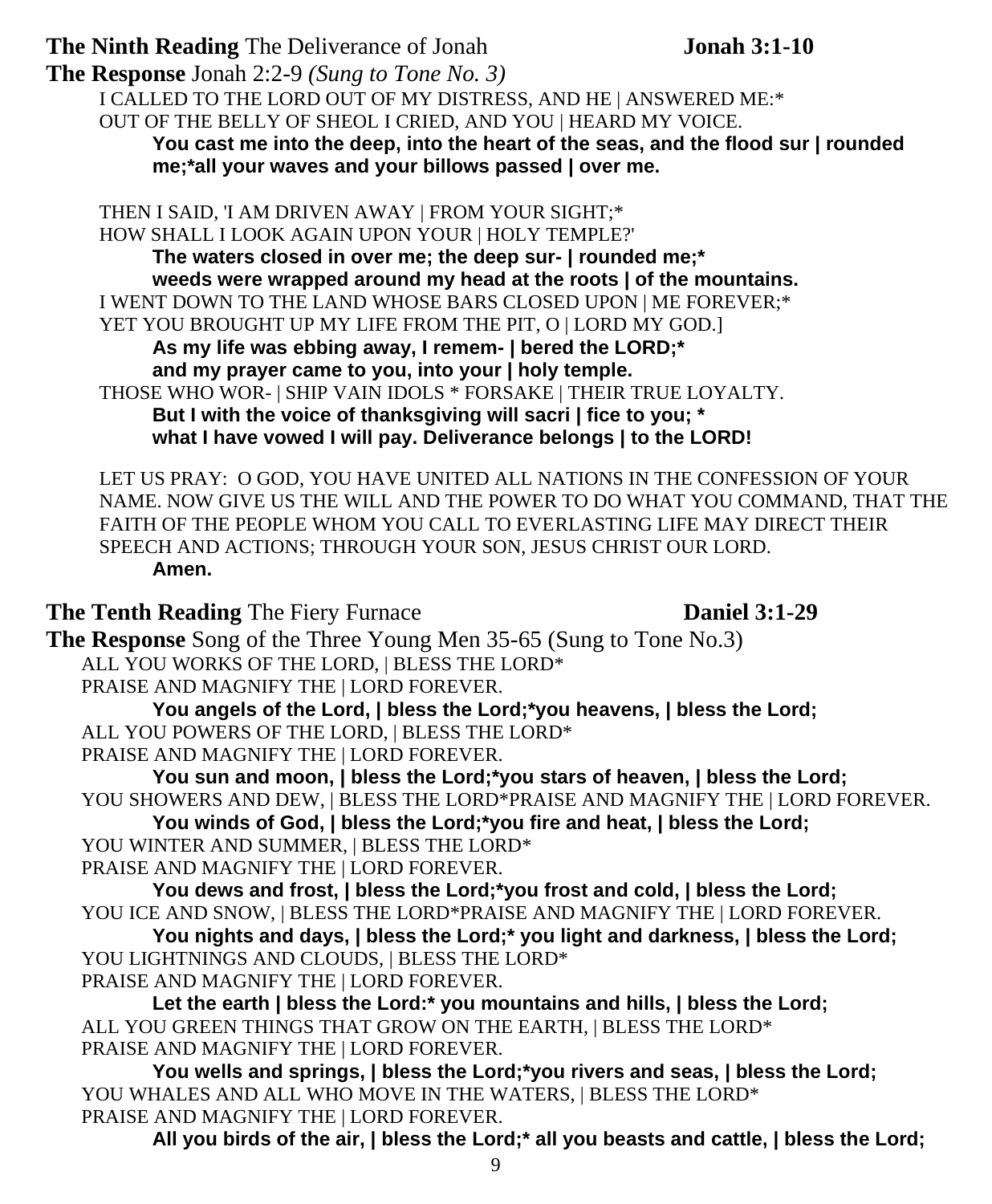ALL YOU CHILDREN OF MORTALS, | BLESS THE LORD\* PRAISE AND MAGNIFY THE | LORD FOREVER.

**You people of God, | bless the Lord;\* you priests of the Lord, | bless the Lord;** YOU SERVANTS OF THE LORD, | BLESS THE LORD\* PRAISE AND MAGNIFY THE | LORD FOREVER.

**You spirits and souls of the righteous, | bless the Lord: \* you pure and humble of heart, | bless the Lord;**

LET US BLESS THE FATHER AND THE SON AND THE | HOLY SPIRIT\* PRAISE AND MAGNIFY THE | LORD FOREVER.

## $\sim$ The Affirmation of Baptism  $\sim$

**\*** IN BAPTISM WE ARE MYSTERIOUSLY BURIED WITH CHRIST INTO HIS DEATH, AND RAISED WITH HIM TO NEWNESS OF LIFE. I CALL UPON YOU, THEREFORE, NOW THAT OUR LENTEN OBSERVANCE IS ENDED, TO RENEW THE SOLEMN PROMISES AND VOWS OF HOLY BAPTISM, BY WHICH WE ONCE RENOUNCED SATAN AND ALL HIS WORKS, AND PROMISED TO SERVE GOD FAITHFULL IN HIS HOLY CATHOLIC CHURCH.

I ASK YOU TO PROFESS YOUR FAITH IN CHRIST JESUS, REJECT SIN, AND CONFESS THE FAITH OF THE CHURCH, THE FAITH IN WHICH WE BAPTIZE.

DO YOU RENOUNCE ALL THE FORCES OF EVIL, THE DEVIL, AND ALL HIS EMPTY PROMISES? **I do.**

DO YOU BELIEVE IN GOD THE FATHER?

**I believe in God the Father almighty, maker of heaven and earth.**

DO YOU BELIEVE IN JESUS CHRIST, THE SON OF GOD?

**I believe in Jesus Christ, his only Son, our Lord. He was conceived by the power of the Holy Spirit, and born of the virgin Mary. He suffered under Pontius Pilate, was crucified, died, and was buried. He descended to the dead. On the third day he rose again. He ascended into heaven and is seated at the right hand of the Father. He will come again to judge the living and the dead.**

- DO YOU BELIEVE IN GOD THE HOLY SPIRIT?
	- **I believe in the Holy Spirit, the holy catholic Church, the communion of saints, the forgiveness of sins, the resurrection of the body, and the life everlasting. Amen.**

YOU HAVE MADE PUBLIC PROFESSION OF YOUR FAITH. DO YOU INTEND TO CONTINUE IN THE COVENANT GOD MADE WITH YOU IN HOLY BAPTISM: TO LIVE AMONG GOD'S FAITHFUL PEOPLE, TO HEAR HIS WORD AND SHARE IN THE LORD'S SUPPER, TO PROCLAIM THE GOOD NEWS OF GOD IN CHRIST THROUGH WORD AND DEED, TO SERVE ALL PEOPLE, FOLLOWING THE EXAMPLE OF JESUS, AND TO STRIVE FOR JUSTICE AND PEACE IN ALL THE EARTH?

### **I do, and I ask God to help and guide me.**

PEOPLE OF GOD, DO YOU PROMISE TO SUPPORT AND PRAY FOR ONE ANOTHER IN YOUR LIFE IN CHRIST?

### **We do, and we ask God to help and guide us.**

LET US PRAY. WE GIVE THANKS, O GOD, THAT THROUGH WATER AND THE HOLY SPIRIT YOU GIVE US NEW BIRTH, CLEANSE US FROM SIN, AND RAISE US TO ETERNAL LIFE. STIR UP IN YOUR PEOPLE THE GIFT OF YOUR HOLY SPIRIT: THE SPIRIT OF WISDOM AND UNDERSTANDING, THE SPIRIT OF COUNSEL AND MIGHT, THE SPIRIT OF KNOWLEDGE AND THE FEAR OF THE LORD, THE SPIRIT OF JOY IN YOU PRESENCE, BOTH NOW AND FOREVER.

### **Amen.**

*The congregation is seated and sprinkled as a reminder of Baptism.*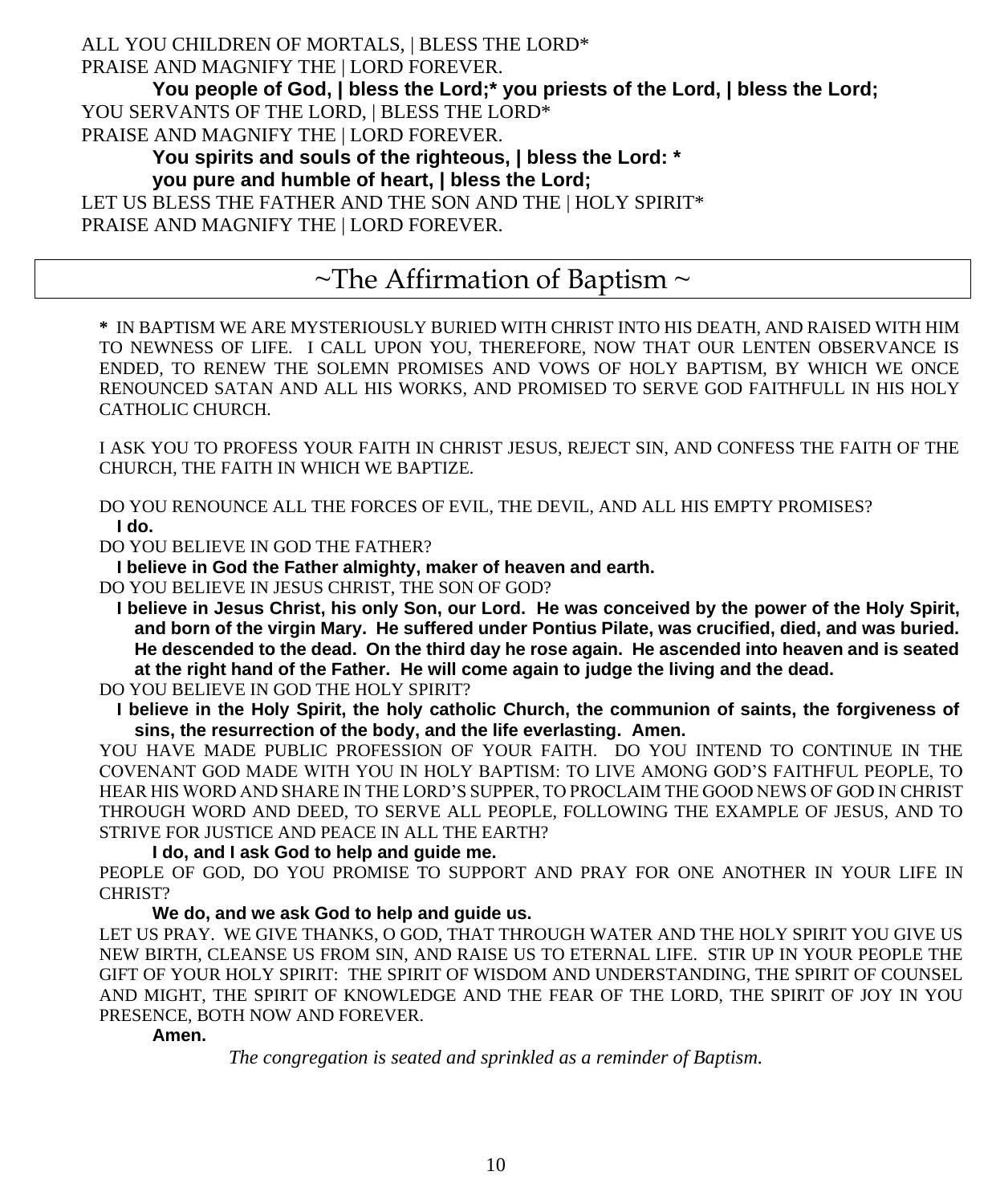## $\sim$  The Last Litany of Lent $\sim$

| (Please kneel)                                               |                           |
|--------------------------------------------------------------|---------------------------|
| LORD, HAVE MERCY.                                            |                           |
| Lord, have mercy.                                            |                           |
| CHRIST, HAVE MERCY                                           |                           |
| Christ, have mercy.                                          |                           |
| LORD, HAVE MERCY.                                            |                           |
| Lord, have mercy.                                            |                           |
| BE GRACIOUS TO US.                                           |                           |
| Hear us, O God.                                              |                           |
| DELIVER YOUR PEOPLE.                                         | Using the words printed   |
| Hear us, O God.                                              | bulletin, all responses w |
| YOU LOVED US BEFORE THE WORLD WAS MADE:                      | with these notes:         |
| Hear us, O God.                                              |                           |
| YOU RESCUED THE PEOPLE OF YOUR PROMISE:                      |                           |
| Hear us, O God.                                              |                           |
| YOU SPOKE THROUGH YOUR PROPHETS:                             |                           |
| Hear us, O God.                                              |                           |
| YOU GAVE YOUR ONLY SON FOR THE LIFE OF THE WORLD:            | Lord, have<br>o           |
| Hear us, O God.                                              |                           |
| FOR US AND FOR OUR SALVATION HE CAME DOWN FROM               |                           |
| <b>HEAVEN:</b>                                               |                           |
| Great is your love.                                          |                           |
| AND WAS BORN OF THE VIRGIN MARY:                             |                           |
| Great is your love.                                          |                           |
| WHO BY HIS CROSS AND SUFFERING HAS REDEEMED THE WORLD:       |                           |
| Great is your love.                                          |                           |
| AND HAS WASHED US FROM OUR SINS:                             |                           |
| Great is your love.                                          |                           |
| WHO ON THE THIRD DAY ROSE FROM THE DEAD:                     |                           |
| Great is your love.                                          |                           |
| AND HAS GIVEN US THE VICTORY:                                |                           |
| Great is your love.                                          |                           |
| WHO ASCENDED ON HIGH:                                        |                           |
| Great is your love.                                          |                           |
| AND INTERCEDES FOR US AT THE RIGHT HAND OF GOD:              |                           |
| Great is your love.                                          |                           |
| FOR THE GIFT OF THE HOLY SPIRIT:                             |                           |
| Thanks be to God.                                            |                           |
| FOR THE ONE, HOLY, CATHOLIC, AND APOSTOLIC CHURCH:           |                           |
| Thanks be to God.                                            |                           |
| FOR THE GREAT CLOUD OF WITNESSES INTO WHICH WE ARE BAPTIZED: |                           |
| Thanks be to God.                                            |                           |
| FOR SARAH AND ABRAHAM, ISAAC AND REBEKAH:                    |                           |
| Thanks be to God.                                            |                           |
| FOR GIDEON AND DEBORAH, DAVID AND ESTHER:                    |                           |
| Thanks be to God.                                            |                           |
| FOR MOSES AND ISAIAH, JEREMIAH AND DANIEL:                   |                           |
| Thanks be to God.                                            |                           |
| FOR MIRIAM AND RAHAB, ABIGAIL AND RUTH:                      |                           |
| Thanks be to God.                                            |                           |
| FOR MARY, MOTHER OF OUR LORD:                                |                           |
| Thanks be to God.                                            |                           |

**d** in the **be sung** 

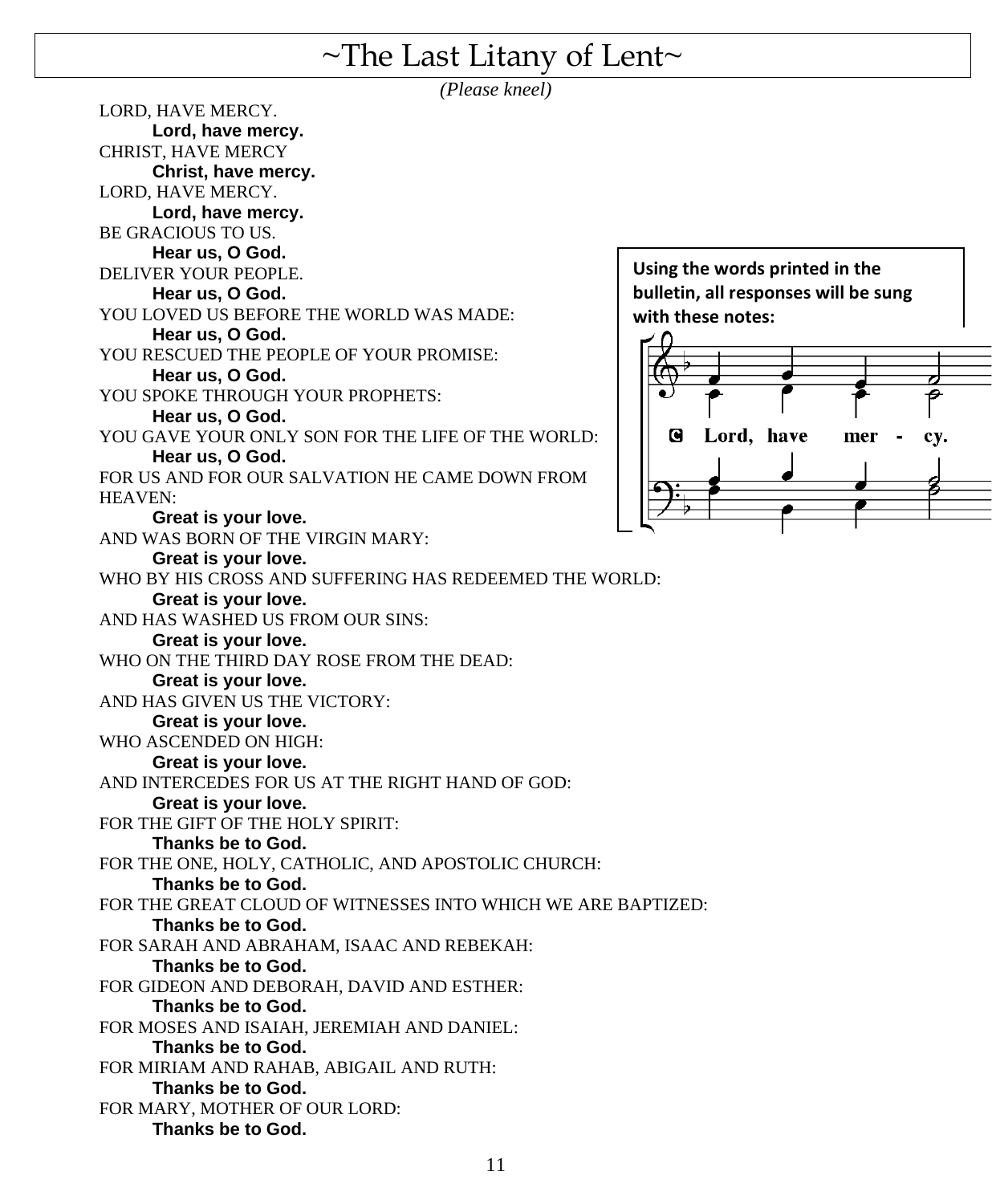FOR JOHN, WHO BAPTIZED IN THE JORDAN: **Thanks be to God.** FOR MARY MAGDALENE AND JOANNA, MARY AND MARTHA: **Thanks be to God.** FOR JAMES AND JOHN, PETER AND ANDREW: **Thanks be to God.** FOR PAUL AND APOLLOS, STEPHEN AND PHOEBE: **Thanks be to God.** FOR ALL HOLY MEN AND WOMEN, OUR MOTHERS AND FATHERS IN FAITH: **Thanks be to God.** FOR THE NOBLE BAND OF THE PROPHETS: **Thanks be to God.** FOR THE GLORIOUS COMPANY OF THE APOSTLES: **Thanks be to God.** FOR THE WHITE-ROBED ARMY OF MARTYRS: **Thanks be to God.** FOR THE CHERUBIM AND SERAPHIM, MICHAEL AND THE HOLY ANGELS: **Thanks be to God.** BE GRACIOUS TO US: **Hear us, O God.** DELIVER YOUR PEOPLE: **Hear us, O God.** GIVE NEW LIFE TO THESE CHOSEN ONES BY THE GRACE OF BAPTISM: **Hear us, O God.** STRENGTHEN ALL WHO BEAR THE SIGN OF THE CROSS: **Hear us, O God.** CLOTHE US IN COMPASSION AND LOVE: **Hear us, O God.** BRING US WITH ALL YOUR SAINTS TO THE RIVER OF LIFE: **Hear us, O God.** LORD, HAVE MERCY. **Lord, have mercy.** CHRIST, HAVE MERCY. **Christ, have mercy.** LORD, HAVE MERCY. **Lord, have mercy.**

*[Please stand as we sing the Hymn of Praise]*

## $\sim$ The First Liturgy of Easter $\sim$

**\* The Hymn of Praise** *"Alleluia! Jesus is Risen"* WOV No.674

**Alleluia! Jesus is risen! Trumpets resounding in glorious light! Splendor, the Lamb, heaven forever! Oh, what a miracle God has in sight!**

 *(Refrain)* **Jesus is risen and we shall arise: Give God the glory! Alleluia!**

**Walking the way, Christ in the center telling the story to open our eyes; breaking our bread, giving us glory; Jesus our blessing, our constant surprise.** *(Refrain)*

**Jesus the vine, we are the branches; life in the Spirit the fruit of the tree; heaven to earth, Christ to the people, gift of the future now flowing to me.** *(Refrain)*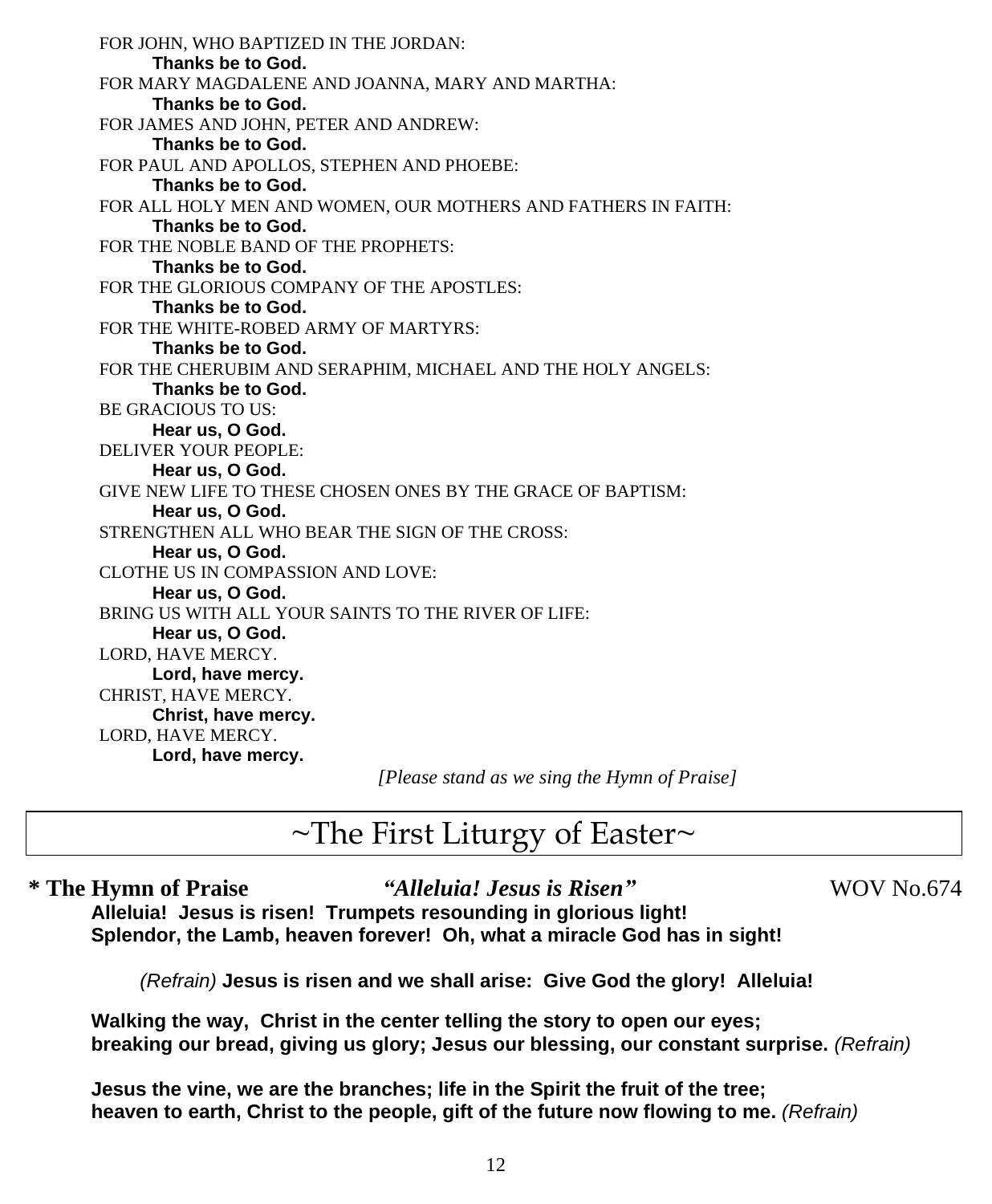**Weeping, be gone; sorrow, be silent: death put asunder, and Easter is bright. Cherubim sing: "O grave, be open!" Clothe us in wonder, adorn us in light.** *(Refrain)*

**City of God, Easter forever, golden Jerusalem, Jesus the Lamb, river of life, saints and arch-angels, sing with creation to God the I AM!** *(Refrain)*

### **The Salutation and Prayer of the Day**

THE LORD BE WITH YOU

*(Sung)* **And also with you.**

LET US PRAY:

**Eternal giver of life and light, this holy night shines with the radiance of the risen Christ. Renew your church with the Spirit given us in baptism, that we may worship you in sincerity and truth and may shine as a light in the world, through your Son, Jesus Christ our Lord, who lives and reigns with you and the Holy Spirit, one God, now and forever. Amen.**

## $\sim$ The Word  $\sim$

### **The New Testament Reading** Romans 6:3-11

*We were incorporated into the death of Jesus Christ in baptism and so were liberated from the dominion of sin. We also anticipate that we will be incorporated into the resurrection of Christ and so will be liberated from the hold death has over our mortal bodies.*

### A Reading from Romans

 Do you not know that all of us who have been baptized into Christ Jesus were baptized into his death? Therefore we have been buried with him by baptism into death, so that, just as Christ was raised from the dead by the glory of the Father, so we too might walk in newness of life. For if we have been united with him in a death like his, we will certainly be united with him in a resurrection like his. We know that our old self was crucified with him so that the body of sin might be destroyed, and we might no longer be enslaved to sin. For whoever has died is freed from sin. But if we have died with Christ, we believe that we will also live with him. We know that Christ, being raised from the dead, will never die again; death no longer has dominion over him. The death he died, he died to sin, once for all; but the life he lives, he lives to God. So you also must consider yourselves dead to sin and alive to God in Christ Jesus.

THE WORD OF THE LORD.  **Thanks be to God.**

### **\* The Gospel Acclamation** *(Alleluia Verse Now the Feast)* **Alleluia, Alleluia. Lord, to whom shall we go? You have the words of eternal life. Alleluia!**

### **\* The Holy Gospel** St. John 20:1-18

*John's Gospel describes the confusion and excitement of the first Easter: the stone is moved, disciples race back and forth, and angels speak to a weeping woman.*

### THE HOLY GOSPEL ACCORDING TO ST. JOHN THE 20TH CHAPTER  *(Spoken)* **Glory to You, O Lord.**

 Early on the first day of the week, while it was still dark, Mary Magdalene came to the tomb and saw that the stone had been removed from the tomb. <sup>2</sup>So she ran and went to Simon Peter and the other disciple, the one whom Jesus loved, and said to them, "They have taken the Lord out of the tomb, and we do not know where they have laid him." <sup>3</sup>Then Peter and the other disciple set out and went toward the tomb. <sup>4</sup>The two were running together, but the other disciple outran Peter and reached the tomb first. <sup>5</sup>He bent down to look in and saw the linen wrappings lying there, but he did not go in. <sup>6</sup>Then Simon Peter came, following him, and went into the tomb. He saw the linen wrappings lying there, <sup>7</sup> and the cloth that had been on Jesus' head, not lying with the linen wrappings but rolled up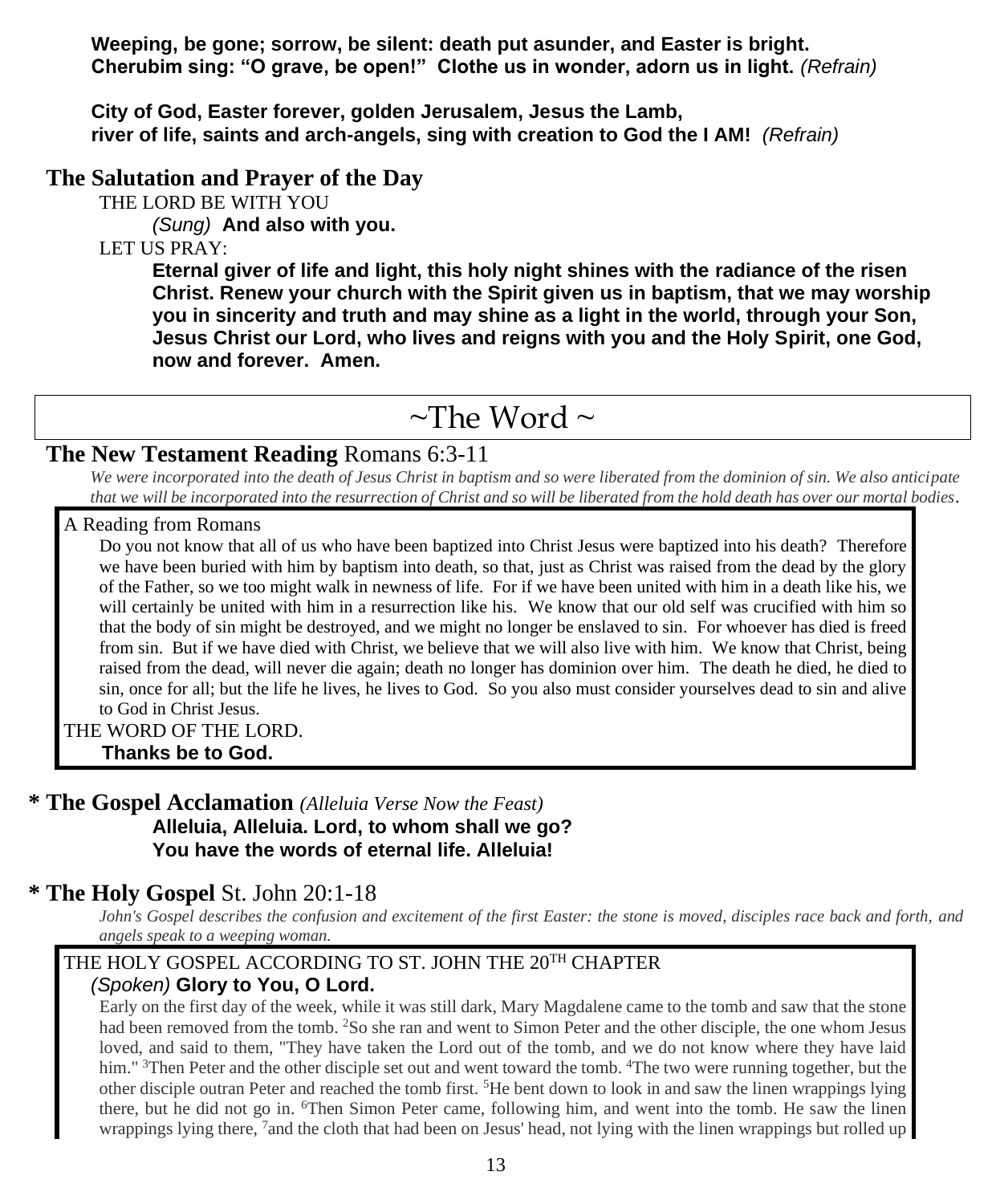in a place by itself. <sup>8</sup>Then the other disciple, who reached the tomb first, also went in, and he saw and believed; <sup>9</sup> for as yet they did not understand the scripture, that he must rise from the dead. <sup>10</sup>Then the disciples returned to their homes.  $11$ But Mary stood weeping outside the tomb. As she wept, she bent over to look into the tomb;  $12$ and she saw two angels in white, sitting where the body of Jesus had been lying, one at the head and the other at the feet. <sup>13</sup>They said to her, "Woman, why are you weeping?" She said to them, "They have taken away my Lord, and I do not know where they have laid him." <sup>14</sup>When she had said this, she turned around and saw Jesus standing there, but she did not know that it was Jesus. <sup>15</sup>Jesus said to her, "Woman, why are you weeping? Whom are you looking for?" Supposing him to be the gardener, she said to him, "Sir, if you have carried him away, tell me where you have laid him, and I will take him away." <sup>16</sup>Jesus said to her, "Mary!" She turned and said to him in Hebrew, "Rabbouni!" (which means Teacher). <sup>17</sup>Jesus said to her, "Do not hold on to me, because I have not yet ascended to the Father. But go to my brothers and say to them, 'I am ascending to my Father and your Father, to my God and your God.'" <sup>18</sup>Mary Magdalene went and announced to the disciples, "I have seen the Lord"; and she told them that he had said these things to her.

### THE GOSPEL OF THE LORD.  *(Spoken)* **Praise to You, O Christ.**

### **\* The Hymn of the Day** *"This Joyful Eastertide"* No*.*149

**The Meditation** *Pastor Cindy White*

### **\* The Prayers of Intercession**

ON THIS HOLIEST OF NIGHTS, WE OFFER PRAYERS FOR OURSELVES, OUR NEIGHBORS, AND OUR WORLD.

### *A brief silence.*

GOD OF THE AGES, YOU HAVE ACCOMPANIED YOUR PEOPLE THROUGHOUT HISTORY, DELIVERING THEM FROM FLOOD, FIRE, AND FAMINE. INSPIRE YOUR CHURCH TO TELL THE STORY OF YOUR UNFAILING LOVE AND PRESENCE. MERCIFUL GOD,

### **receive our prayer.**

GOD OF THE COSMOS, YOU DECLARED YOUR CREATION GOOD. MAKE US MINDFUL OF THE ROLES EVERY PLANT AND CREATURE PLAY IN YOUR CREATION AND GUIDE US IN PROTECTING AND RESTORING OUR SHARED HOME. MERCIFUL GOD,

### **receive our prayer.**

GOD OF THE NATIONS, YOU DESIRE JUSTICE IN ALL LANDS. RAISE UP LEADERS WHO ENCOURAGE US TO STEP AWAY FROM FEAR AND DISTRUST AND INCREASE OUR DESIRE FOR COLLABORATIVE PEACE. MERCIFUL GOD,

### **receive our prayer.**

GOD OF DARKNESS, YOU KEEP WATCH AS WE LABOR THROUGH THE NIGHT. PROTECT MOTHERS IN CHILDBIRTH. SHELTER ALL WHO HAVE NO SAFE PLACE TO LAY THEIR HEAD. GIVE AMPLE REST TO ANY WHO CANNOT SLEEP DUE TO FEAR, ILLNESS, OR OVERWORK. MERCIFUL GOD,

### **receive our prayer.**

GOD OF COMMUNITY, YOU KNIT YOUR PEOPLE TOGETHER INTO ONE BODY THROUGH THE WATERS OF BAPTISM. WE PRAY FOR THOSE NEWLY BAPTIZED. KINDLE FAITH IN EACH PERSON AND RENEW OUR ZEAL TO LIVE OUT OUR BAPTISMAL PROMISES. MERCIFUL GOD,

### **receive our prayer.**

GOD OF NEW LIFE, YOU WELCOME THE FAITHFUL DEAD WITH OPEN ARMS AND THE ASSURANCE OF NEW LIFE. WE GIVE THANKS FOR THOSE WHO HAVE DIED AND REJOICE THAT THEY HAVE FOUND REST IN YOU. MERCIFUL GOD,

### **receive our prayer.**

WE OFFER TO YOU THESE PETITIONS AND THOSE WE CARRY IN OUR HEARTS, TRUSTING IN YOUR ABUNDANT AND EVER-PRESENT MERCY.

### **Amen.**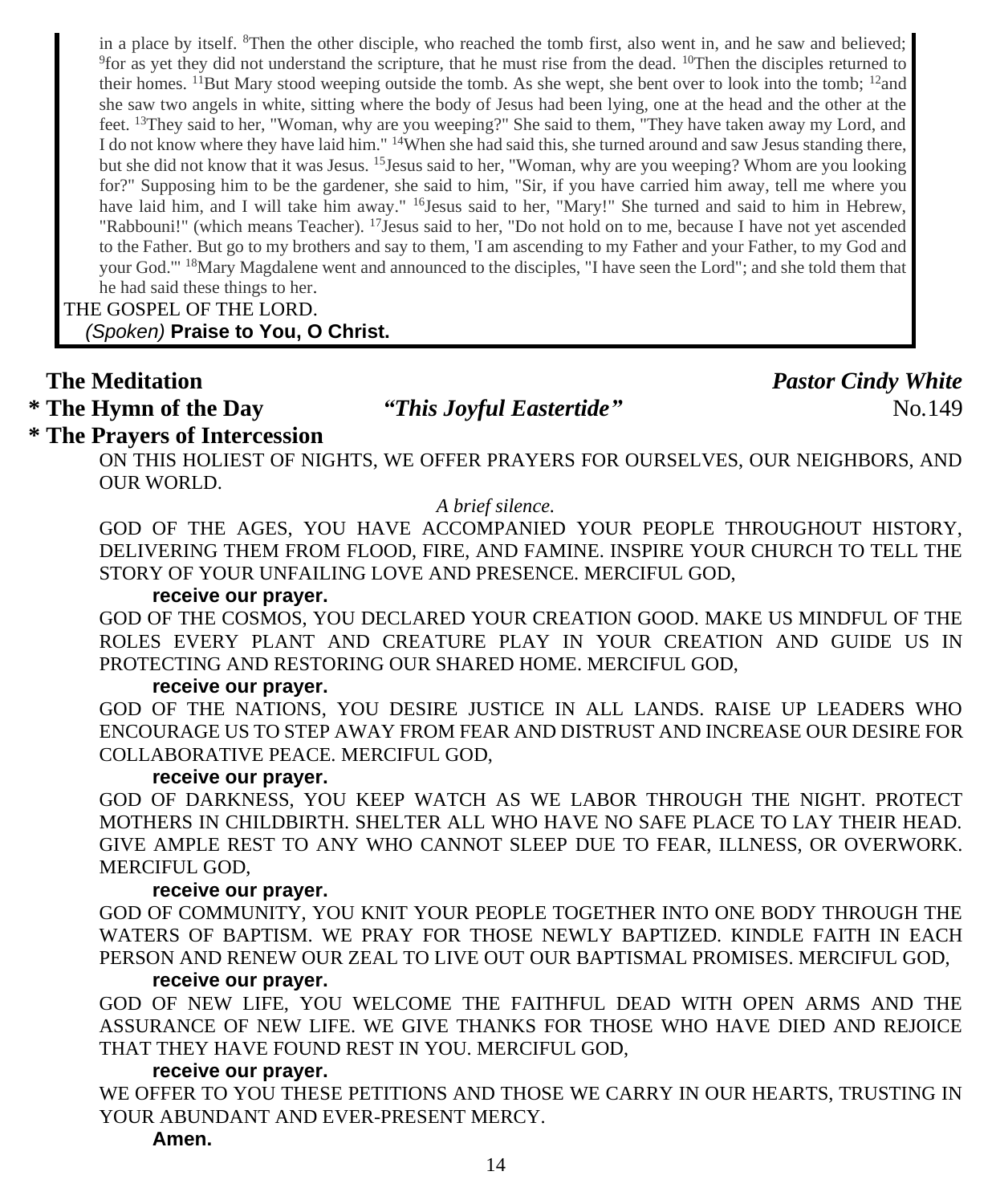### **\* The Peace**

THE PEACE OF THE RISEN CHRIST BE WITH YOU ALWAYS. **And also with you.**

### **The Offering and Offertory**

**\* The Offertory Procession** *"As the Grains of Wheat"*

*(Refrain)* **As the grains of wheat once scattered on the hill were gathered into one to become our bread; so may all your people from all the**  **ends of earth be gathered into one in you.**

**As this cup of blessing is shared within our midst, may we share the presence of your love.** *(Refrain)*

### \* **The Offertory Prayer**

LET US PRAY: MERCIFUL GOD,

**everything in heaven and earth belongs to you. We joyfully release what you have entrusted to us. May these gifts be signs of our whole live returned to you, dedicated to the healing and unity of all creation, through Jesus Christ. Amen.**

## **~**The Meal~

### \* **The Great Thanksgiving**

### \* **The Preface and Sanctus**

THE LORD BE WITH YOU

*(Sung)* **And also with you.**

LIFT UP YOUR HEARTS.

**We lift them to the Lord.**

LET US GIVE THANKS TO THE LORD OUR GOD.

**It is right to give God thanks and praise.**

IT IS OUR DUTY......................THEIR UNENDING HYMN: *(Now the Feast)*

*(Sung)* **Holy, holy, holy are you, God of power and might; Heaven and earth are filled with your glory. Hosanna in the highest! Blessed is the One who comes in your name. Hosanna in the highest, hosanna in the highest!**

### \* **The Eucharistic Prayer**

YOU ARE INDEED HOLY, …WE PRAY FOR HIS COMING AGAIN EVEN AS WE CRY. AMEN. COME, LORD JESUS. AMEN. COME, LORD JESUS.

*(Sung)* **Amen. Come, Lord Jesus. Amen. Come, Lord Jesus.**

THIS WE PRAY THROUGH JESUS CHRIST, OUR SAVIOR AND OUR FRIEND.

*(Sung)* **Through Christ, with Christ, in Christ, in the unity of the Spirit,**

**all glory and honor is yours, O God, now and forever. Amen.**

### \* **The Lord's Prayer**

MAKE US BOLD, O MERCIFUL GOD, TO ADDRESS YOU AS OUR ABBA AS WE PRAY:

**Our Father, who art in heaven, hallowed be thy name, thy kingdom come, thy will be done, on earth as it is in heaven. Give us this day our daily bread; and forgive us our trespasses, as we forgive those who trespass against us; and lead us not into temptation, but deliver us from evil. For thine is the kingdom, and the power, and the glory, forever and ever. Amen**